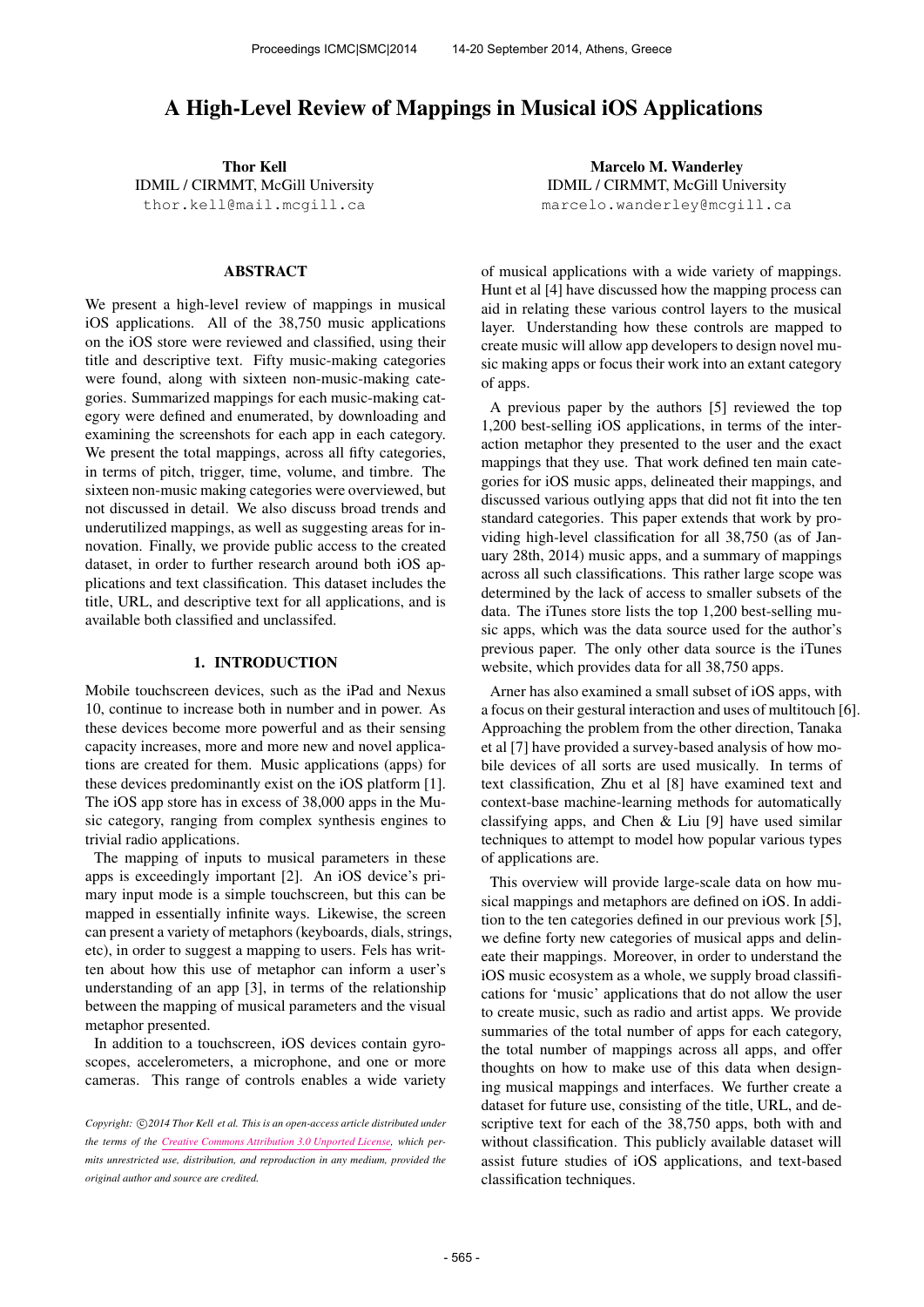#### 2. METHOD

Data was downloaded from the web-facing iTunes website  $\frac{1}{1}$ , using a webcrawler built in Python with the Beautiful Soup<sup>2</sup> framework. In total, 38,750 apps were crawled. The app name, URL, and descriptive text were saved.

The analysis of this data had two goals. First, to find all apps that matched the ten known categories listed in the authors' previous paper [5]. These categories are: Piano, DJ, Digital Audio Workstation (DAW), MPC (A padbased sampler/sequencer, based on the Akai MPC), Guitar, Drum Kit, Synthesizer, Sequencer, Karaoke, and Amp Sim. 'Radio' and 'Artist' apps were added to this list, due to the large numbers seen during cursory examinations of the data. The hope was to train a classifier to recognize these twelve known categories. Once apps that matched these categories were found, the second goal would be attempted: to discovered and count new categories, ideally using K-Means or similar processes.

In order to achieve the first goal, several supervised machinelearning methods were attempted, using both the TextBlob<sup>3</sup> and SciKit-Learn<sup>4</sup> [10] Python libraries. Training data was selected by examining apps that included the title of the category in their name or descriptive text, and then selecting apps that fit into the category in question. 25 to 50 apps were selected for each category. Both Bayesian classification and Support Vector Machines (SVM) were trained on this data. Using only the name of each application as a feature proved ineffective, as did using the entire descriptive text. Table 1 shows these poor results for both Bayes and SVM.

In terms of the Bayesian classifier, this poor performance is probably due to both the very high number of features and a high level of inconsistent dependencies among the dataset [11]. SVM, on the other hand, performs poorly when the number of features is much larger than the number of training samples [10]. In this case, each class had only 25 to 50 samples, with 8,882 features.

A whitelist of words important to each category was thus constructed. The whitelist can be seen in Table 2. This reduced the number of features to 114. As Table 1 again shows, this whitelist improved both the Bayesian and SVM

<sup>2</sup> http://www.crummy.com/software/BeautifulSoup/

<sup>3</sup> http://textblob.readthedocs.org/

<sup>4</sup> http://scikit-learn.org/

Table 1. Classification Methods

| Method                  | <b>Training Data</b> | Whitelist | Accurary |
|-------------------------|----------------------|-----------|----------|
| <b>Bayes</b>            | App Name             | False     | 0.55     |
| $\overline{\text{SVM}}$ | App Description      | False     | 0.31     |
| <b>Bayes</b>            | App Name             | True      | 0.77     |
| <b>Bayes</b>            | App Description      | True      | 0.88     |
| <b>Bayes</b>            | Both                 | True      | 0.90     |
| <b>SVM</b>              | App Name             | True      | 0.57     |
| $\overline{\text{SVM}}$ | App Description      | True      | 0.83     |
| <b>SVM</b>              | Both                 | True      | 0.90     |

Table 2. Whitelisted Words per Category

| Category   | Whitelisted Words                      |  |  |  |
|------------|----------------------------------------|--|--|--|
| Radio      | Radio, Station, FM                     |  |  |  |
| Artist     | Upcoming, Latest, Bio, Connected, Of-  |  |  |  |
|            | ficial, Exclusive, Fan, News, Band,    |  |  |  |
|            | Musician, Composer                     |  |  |  |
| Piano      | Piano, Keyboard, Chord, Scale, Key,    |  |  |  |
|            | Note, Theme, Hand, Harpsichord,        |  |  |  |
|            | <b>MIDI</b>                            |  |  |  |
| Drum       | Drum, Drumming, Kit, Drummer,          |  |  |  |
|            | Snare, Kick, Crash, Ride, Cymbal,      |  |  |  |
|            | Percussion, Percussionist, Beat, Roll, |  |  |  |
|            | Hihat, Hi-hat, Brush, Stick, Bongo,    |  |  |  |
|            | Conga, Taiko                           |  |  |  |
| Guitar     | Guitar, String, Strum, Strumming, Vi-  |  |  |  |
|            | brato, Tremolo, Electric, Tab, Twang,  |  |  |  |
|            | Mandolin, Steel, Pedal                 |  |  |  |
| Karaoke    | Sing, Song, Karaoke, Star, Catalog,    |  |  |  |
|            | Share, Recording, Stage                |  |  |  |
| DJ         | Turntable, Deck, Scratch, Mix, Mixer,  |  |  |  |
|            | Mixing, Cue, Crossfader, Sync, Beat-   |  |  |  |
|            | match                                  |  |  |  |
| <b>MPC</b> | MPC, Pad, Sample, Production, Akai     |  |  |  |
| Sequencer  | Sequence, Sequencer, Groovebox,        |  |  |  |
|            | Beatbox, Step, MIDI, Pattern, Tempo,   |  |  |  |
|            | BPM, Machine                           |  |  |  |
| <b>DAW</b> | Loop, Record, Recording, Audio,        |  |  |  |
|            | Band, Mixer, Aux, Produce              |  |  |  |
| Synth      | Analog, Analogue, Engine, Filter, Fat, |  |  |  |
|            | Envelop, Synth, LFO, Polyphonic,       |  |  |  |
|            | Monophonic, Sine, Square, Triangle     |  |  |  |
| Amp Sim    | Rig, Cabinet, Mic, Stomp, Amp, Tube    |  |  |  |

classifications, using both the app name and descriptive text to 90% accuracy, on the test dataset.

As the SVM model using both the app name and the descriptive text was producing good results on the test data, the next step was to run the trained model on the entire dataset. This was done category by category, in order to remove classified apps with each iteration. The results from this, as seen in the first column of Table 3 seemed reasonable, at first blush. However, a manual examination of the remaining apps showed that many, especially Radio apps, were missed, suggesting that the models were overfitting to the test data. In hindsight, comparing the results between the columns of Table 3 show that some of the tested categories worked very well (Piano), while others did very, very badly (Radio).

These results were probably due to insufficiently trained models. Each category only had 25 to 50 apps to train on, and they were selected iteratively through the dataset, not at random. Radio apps, it would appear, are much more heterogeneous than the training data that was used.

In addition to attempting to classify known categories of applications, the second goal was to define new categories - ideally by clustering unclassfied apps together. This was first attempted on test data, and did not give good results. Using SciKit-Learn's K-Means algorithm on the twelve

<sup>1</sup> https://itunes.apple.com/us/genre/ios-music/id6011?mt=8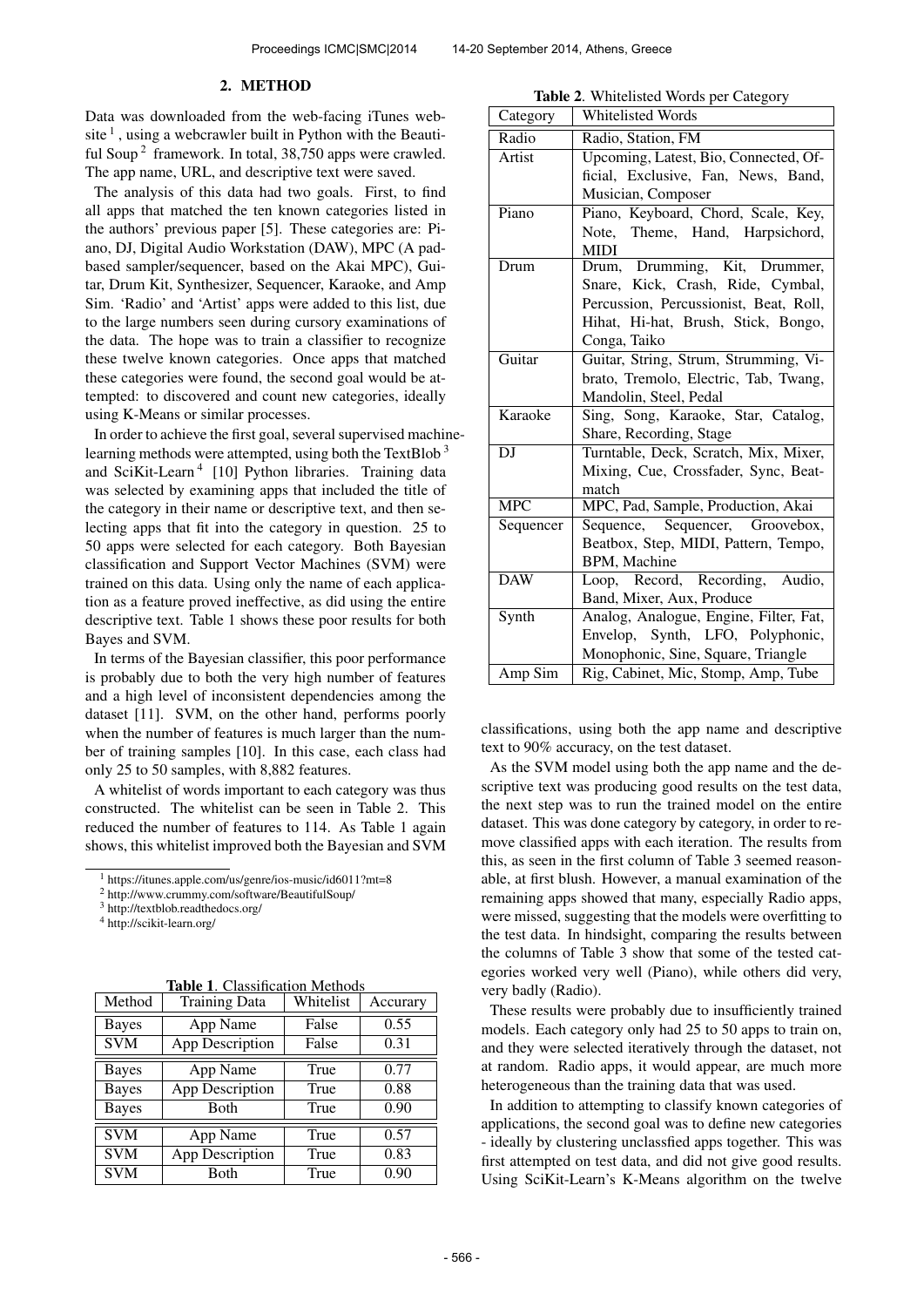Table 3. Estimated Results vs. Actual Results

| Category      | Estimated | Actual |
|---------------|-----------|--------|
| Radio         | 5288      | 10057  |
| Piano         | 798       | 752    |
| Drums         | 644       | 741    |
| Karaoke       | 740       | 246    |
| <b>DAW</b>    | 226       | 138    |
| MPC / Sampler | 220       | 136    |

Table 4. Clustering Results

| Cluster | Number of Apps | Number of Categories |  |
|---------|----------------|----------------------|--|
|         | 6              |                      |  |
| 2       | 94             | 9                    |  |
| 3       | 29             | 3                    |  |
| 4       | 191            | 12                   |  |
| 5       | 3              |                      |  |
| 6       | 14             |                      |  |
| 7       | 27             | 6                    |  |
| 8       | 57             |                      |  |
| 9       | 24             | $\overline{2}$       |  |
| 10      | 63             | 5                    |  |
| 11      | 19             | 6                    |  |
| 12      | 2              |                      |  |

categories of test data was ineffective, even when using the whitelisted name and the whitelisted description. The apps both failed to cluster in groups around their categories, and failed to give correct numbers of apps per cluster. Table 4 shows the number of apps per cluster, and Table 5 shows the categories per cluster. Figures 1 and 2 shows the results of this clustering, with its dimensionality reduced via principle component analysis (PCA). As can be seen, each cluster does not contain only a single category. It was also hoped that PCA might allow for manual segmentation of each category. However, as can be seen by the PCA of the data in Figure 3, this was not possible: the categories are too intermingled to be able to draw useful segment boundaries.



Figure 1. Labeled K-Means clusters.

|  |  | Table 5. Clustering Breakdown |
|--|--|-------------------------------|
|--|--|-------------------------------|

| Cluster | Category Breakdown                                |  |
|---------|---------------------------------------------------|--|
| 1       | Radio: 6.                                         |  |
| 2       | Guitar: 29, Piano: 21, Karaoke: 14, DAW: 9, DJ:   |  |
|         | 8, Amp: 6, Synth: 3, Artist: 2, Sequencer: 2.     |  |
| 3       | Drum: 15, MPC: 9, Sequencer: 5.                   |  |
|         | Artist: 67, Synth: 34, Piano: 25, DJ: 22, Guitar: |  |
| 4       | 15, Sequencer: 13, Radio: 5, Amp: 3, MPC: 3,      |  |
|         | Drum: 2, DAW: 1, Karaoke: 1.                      |  |
| 5       | Drum: $3.$                                        |  |
| 6       | Radio: 14.                                        |  |
| 7       | Karaoke 9, Amp: 8, Guitar: 5, Piano: 2, DAW: 2,   |  |
|         | Sequencer: 1.                                     |  |
| 8       | Sequencer: 16, DJ 14, Synth: 10, MPC: 10, Drum:   |  |
|         | 4, DAW: 3.                                        |  |
| 9       | Radio: 23, Artist: 1.                             |  |
| 10      | Drum: 26, MPC: 19, Sequencer: 13, Synth: 3,       |  |
|         | DAW: 2.                                           |  |
| 11      | Amp: 9, DAW: 5, Piano: 2, DJ: 1, Guitar: 1,       |  |
|         | Karaoke 1.                                        |  |
| 12      | Radio: 2.                                         |  |



Figure 2. Labeled K-Means clusters, zoomed in.



Figure 3. PCA data, zoomed in.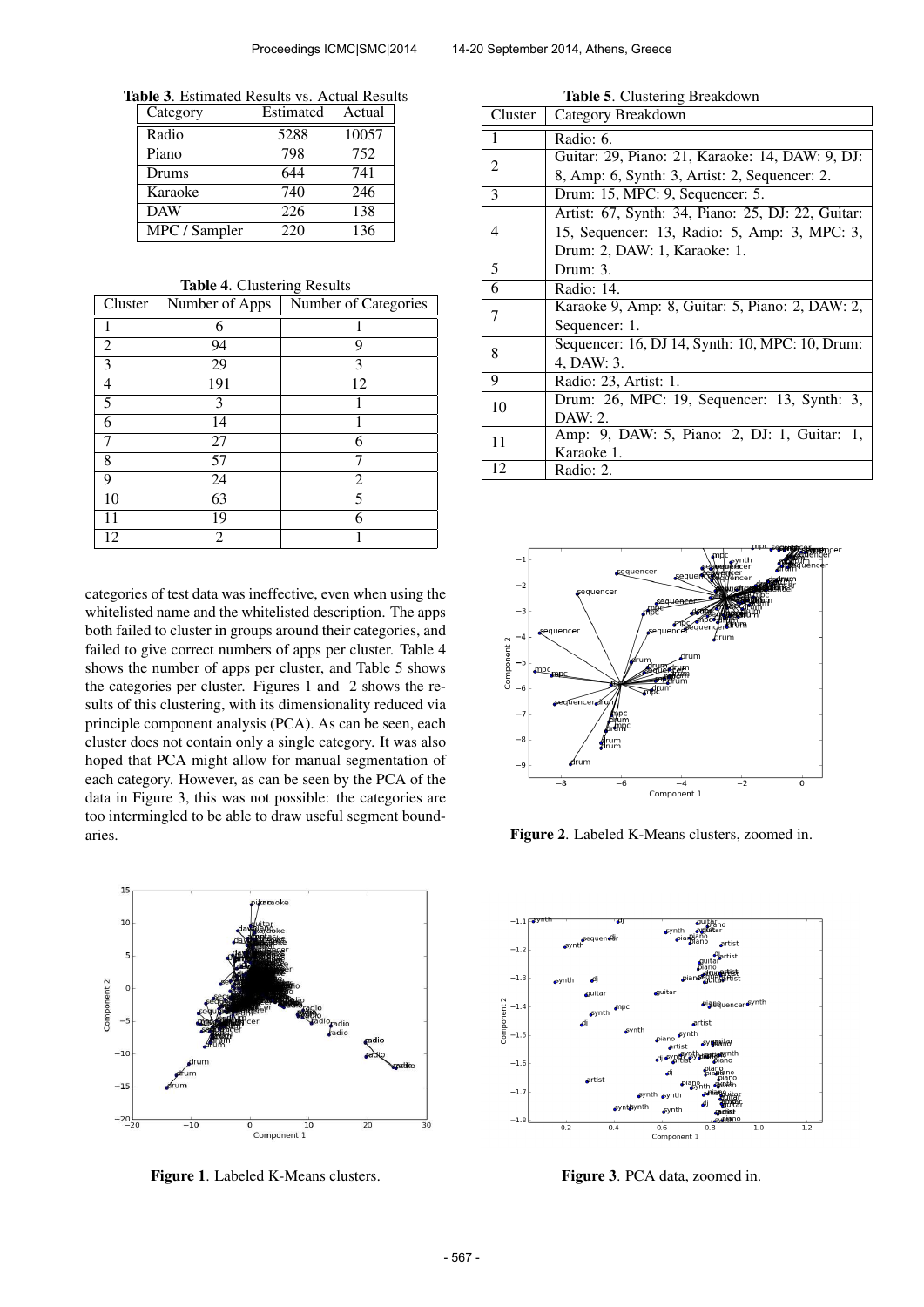Given the difficulty clustering known data, perhaps due to K-Means' difficulty with clusters of varying shapes and densities (as seen in Figure 1), clustering the entire dataset was even less viable, especially as the total number of categories was not known and the whitelist would be ineffective on these unknown categories. This left us with a somewhat effective method of classifying known categories, and an ineffective method of finding new categories.

During this process it was discovered that, for a human, classifying each application based on the whitelisted name, the shortened app name in the URL, and the whitelisted descriptive text was simple to the point of trivial.

For example, the below three strings strongly suggests an Artist application:

• " ", "amon-amarth-mobile-backstage", "official fan exclusive fan"

Likewise, these strings suggest a Amp Sim application:

• " ", "ampkit", "amp guitar amp electric guitar amp guitar amp mic pedal guitar recording share guitar fan"

In contrast, the below descriptive text suggests a Synth, but the name suggests a novel application.

• " ", "anckorage-spring", "audio connected keyboard midi engine midi midi midi midi"

In this case, the entire descriptive text was checked in a second step, and the application was then correctly classified as a Synth. The descriptive text is excerpted below:

"*Anckorage Spring is a physical modelling audio synthesiser based on the simulation of a set of connected massspring, integrating non-linearities, fluid and static friction, mechanical limits, gravity and bouncing. It is designed to be controlled by a continuous controller (like the Haken Continuum www.hakenaudio.com)...*"

Using this method it was found that 500 apps, with the use of a Python script to skip through them, could be shunted into the initial twelve categories in as little as fifteen minutes, giving a 'mere' 39 hours to complete the task of manual classification. This is, of course, not to say that textbased machine learning is ineffective. Zhu et al [8] have made use of text data to successfully classify apps (though only 680 of them) of them, and Whitman et al [12] have used natural language processing and text-based machine learning on community metadata as a key component of their work in classifying music. The present paper, however, was simply looking to classify a large number applications with a high degree of accuracy, not investigate machine learning techniques. Manual classification also had the advantage of being completable in a known, though long, amount of time, whereas automatic classification presented a very open-ended problem. Furthermore, good, manually classified data could also be used as ground truth data for future investigations of text-based classifications and of the iOS app store.

It was thus decided to manually classify the data. After the first 10,000 apps had been classified by hand, two heuristics were added to speed the process: apps that had 'radio' in the name were immediately defined as Radio applications, and apps that had whitelisted descriptive text of 'official update new connect' were immediately defined as Artist applications.

During this process, many applications could not be fit into the twelve known categories. Those were logged separately, and then examine with the full text of their names and descriptive text. Out of *those* apps, new categories (accordion apps, for example) were defined, based on the descriptive text. Totally novel apps were again logged separately. Due to time constraints, the 481 novel applications were not examined in detail.

Once this two-tiered process was complete, each category was counted. In order to define the mappings for each category, the screenshots for each app in each category were downloaded and examined, again using a web crawler. In some few cases, (the Karinding, for example) videos of apps were examined in order to define the mappings. Only the general mappings for each category were defined. For example, if all but one Xylophone app maps pitch to the colours of the rainbow, the Xylophone category as a whole will be assigned this mapping of pitch to colour.

## 2.1 Verification

This classification process is not a perfect one. Even ignoring typos, this sort of fast human classification is prone to errors. In order to verify the quality of this method, 100 randomly selected apps were examined using their full name and full descriptive text: 94 were correctly classified, and 6 were incorrect. Then, 100 more randomly selected apps were tested, ignoring apps from the Radio, Artist, Media, and Non-English categories. Once again, 94 were classified correctly, and 6 were in error. It must also be noted that the Media, Educational, and Tool categories contain many interesting apps that are outside the scope of this paper. More in-depth app reviews would be well served to begin with these categorizations - to say nothing of the various applications in languages other than English.

## 3. RESULTS

## 3.1 Music-Making Applications

Applications that allow the user to produce music are, of course, the focus of this paper. Table 6 shows the number of applications in each category for these music-making applications. Each of these categories also include applications with similar layouts. The 'Guitar' category, for example, also includes lute, banjos, mandolins, ukeleles, and so on. Categories that may require further explanation are listed below:

- Ball Sim Apps that trigger sounds via a physics simulation of balls or other objects moving around.
- Chord Sequencer Apps that allow the user to sequence symbolic representations of chords, either in guitar tablature or text / numeric format
- Dulcimer Western dulcimers, hammered dulcimers, and so on.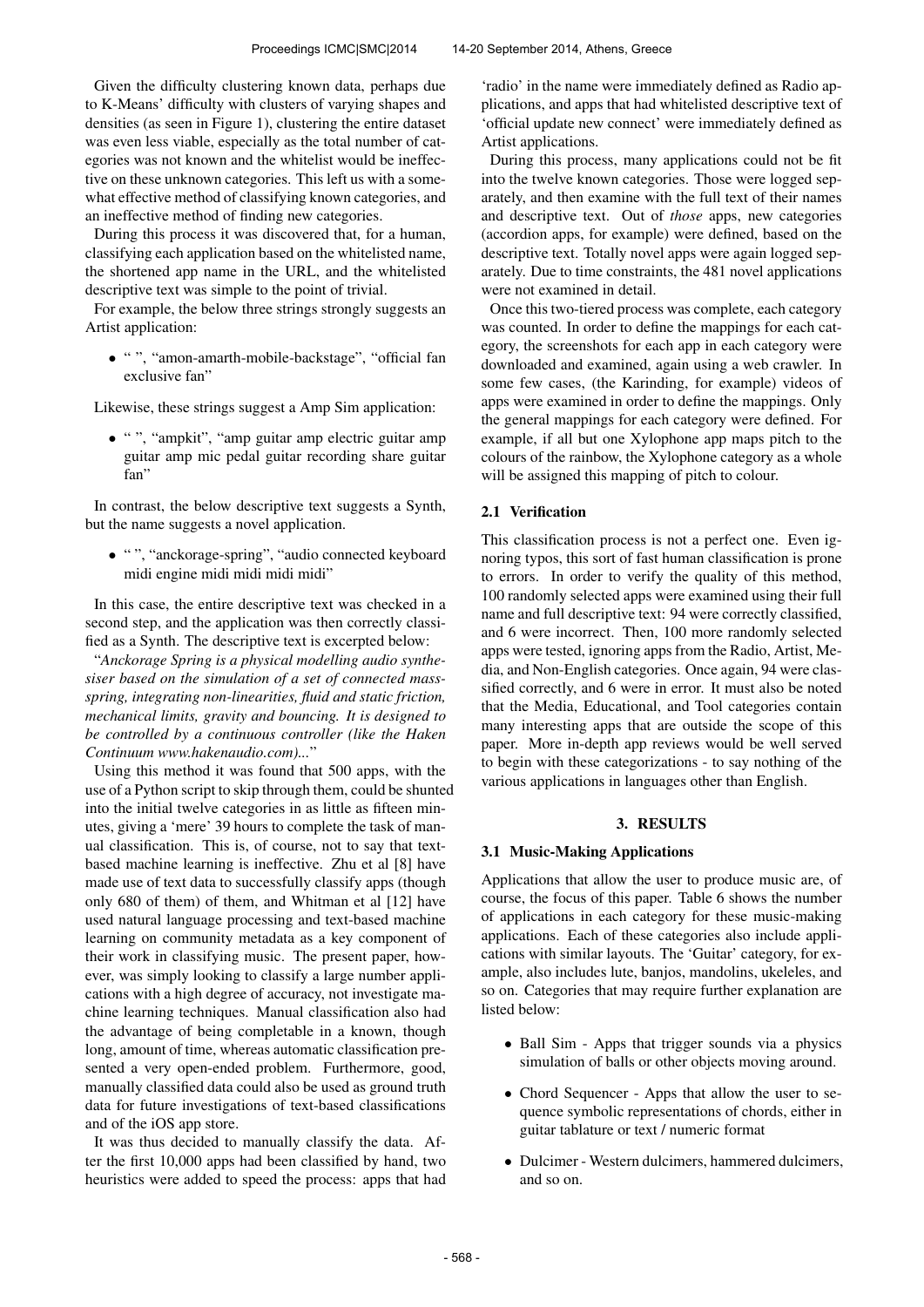- Gamelan Indonesian Gamelan instruments, include bells, gongs, and metallophones.
- Guqin The guqin is an ancient Chinese zither, with angled strings.
- Hang The hang is a modern pitched percussion instrument, similar to the steelpan.
- Kalimba The kalimba, or thumb piano, is an African plucked percussion instrument.
- Karinding The karinding is an Indonesian mouth harp.
- Looper Apps that loop audio recorded by the user, rather than sequencing samples.
- Melodica A reed-based wind instrument, with a small keyboard for selecting pitches.
- MIDI / OSC Apps that output MIDI or OSC, to control other devices. As these apps vary wildly, their mappings are not included in the final count.
- Ocarina The ocarina, a simple wind instrument, occurs in many cultures, but is perhaps most famous for its role in the 'Ocarina of Time' video game.
- Ondes Martenot An early 20th century electronic instrument, featuring both ribbon and keyboard control of pitch.
- Steelpan A pitched percussion instrument, originally from Trinidad & Tobago.
- Vuvuzela A trombone-like South African instrument instrument, with a single pitch.
- Zither Eastern zithers, including the guzheng, jentreng, qanun and gayageum.

#### 3.2 Non-Music-Making Applications

Broad categories were defined for apps that do not make music. These make up the majority of the music section of the app store. Table 7 shows the numbers of apps per category, and each category is defined below. This section also includes 'Junk' apps that are not music apps at all, and apps that were unclassifiable due to their descriptive text not being in English.

- Radio Apps for a particular radio station, that assemble many radio stations, and so on.
- Media Apps that deliver non-auditory media, allow for the playback of auditory media in a nonmusical way, including soundboards, 'best songs' for a genre, and so on.
- Artist Apps for promoting a particular artist, a group of artists, a festival, a recording studio, and so on.
- Non-English Apps with descriptive text not in English, and thus not reviewable in this paper.

Table 6. Number of Applications per Category, Musical Applications

| Rank            | Category                  | Number of Apps            |
|-----------------|---------------------------|---------------------------|
| 1               | $\overline{\text{Piano}}$ | $\overline{752}$          |
| $\overline{2}$  | Drum                      | 741                       |
| $\overline{3}$  | Sequencer                 | 606                       |
| $\overline{4}$  | Novel                     | 481                       |
| $\overline{5}$  | Guitar                    | 385                       |
| $\overline{6}$  | Synth                     | $\overline{277}$          |
| $\overline{7}$  | Karaoke                   | 246                       |
| $\overline{8}$  | Effect                    | 149                       |
| $\overline{9}$  | <b>DAW</b>                | 138                       |
| $\overline{10}$ | MPC / Sampler             | 136                       |
| $\overline{11}$ | Xylophone                 | 132                       |
| $\overline{12}$ | $\overline{\mathrm{DJ}}$  | 119                       |
| $\overline{13}$ | Accordion                 | $\overline{74}$           |
| $\overline{14}$ | <b>Band</b>               | 67                        |
| 15              | Flute                     | $\overline{67}$           |
| $\overline{16}$ | MIDI / OSC                | 65                        |
| 17              | Harp                      | 47                        |
| 18              | Amp Sim                   | $\overline{45}$           |
| $\overline{19}$ | <b>Bells</b>              | $\overline{40}$           |
| $\overline{20}$ | Looper                    | $\overline{36}$           |
| $\overline{21}$ | <b>Chord Sequencer</b>    | $\overline{36}$           |
| $\overline{22}$ | <b>Bagpipes</b>           | 33                        |
| 23              | Notation                  | $\overline{33}$           |
| $\overline{24}$ | Steelpan                  | $\overline{33}$           |
| $\overline{25}$ | Violin                    | $\overline{31}$           |
| $\overline{26}$ | Organ                     | $\overline{25}$           |
| $\overline{27}$ | Gamelan                   | $\overline{24}$           |
| $\overline{28}$ | Trumpet                   | $\overline{23}$           |
| 29              | <b>Ball Sim</b>           | $\overline{23}$           |
| $\overline{30}$ | Zither                    | $\overline{17}$           |
| $\overline{31}$ | Harmonica                 | 16                        |
| $\overline{32}$ | Kalimba                   | $\overline{15}$           |
| $\overline{33}$ | Clarinet                  | 13                        |
| $\overline{34}$ | <b>Water Glasses</b>      | 11                        |
| $\overline{35}$ | Trombone                  | $\overline{9}$            |
| 36              | Dulcimer                  | 9                         |
| $\overline{37}$ | <b>Singing Bowl</b>       | $\overline{9}$            |
| 38              | Cello                     | $\overline{9}$            |
| 39              | Saxophone                 | 8                         |
| 40              | Horn                      | 7                         |
| 41              | Melodica                  | $\overline{6}$            |
| 42              | Vuvuzela                  | 5                         |
| 43              | Ocarina                   | 4                         |
| $\overline{44}$ | Washboard                 | $\overline{4}$            |
| $\overline{45}$ | Conductor                 | 3                         |
| $\overline{46}$ | Hang                      | $\overline{\overline{3}}$ |
| $\overline{47}$ | Pan Pipes                 | $\overline{2}$            |
| 48              | <b>Ondes Martenot</b>     | $\overline{2}$            |
| 49              | Guqin                     | $\mathbf{1}$              |
| $\overline{50}$ | Karinding                 | $\overline{1}$            |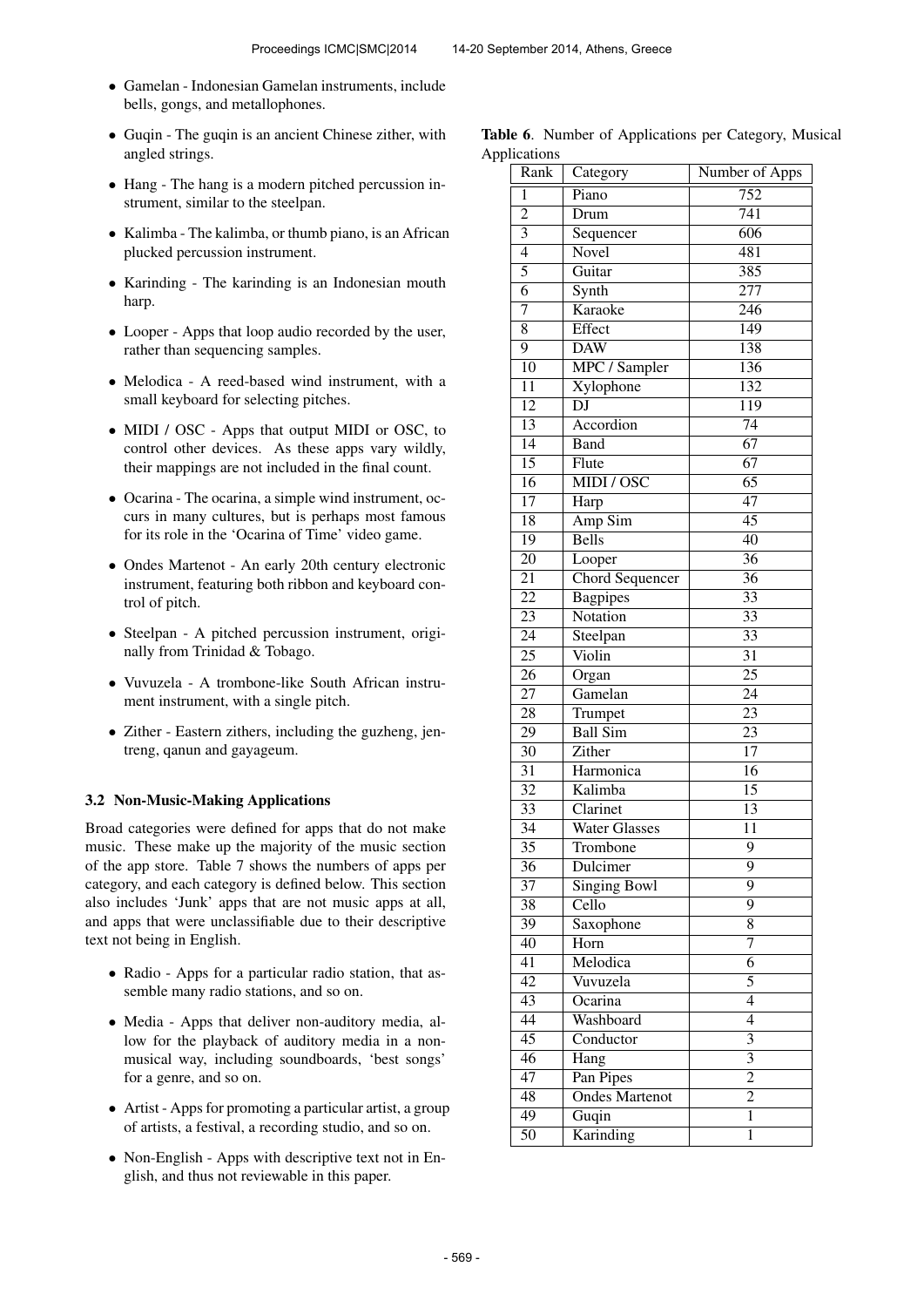- Educational Apps for teaching an instrument, a theoretical concept, and so on.
- Tool Apps for accomplishing music related tasks, including tuners, spectrum analyzers, and so on.
- Games Apps for playing games about music or musicians
- Junk Apps that have been mislabled and are not music apps.
- Remote Apps for remote control of non-musical audio systems, such as home theatre systems.
- Discovery Apps for finding new music, new playlists, and so on.
- Christmas Apps about Christmas.
- Print Apps for a particular print magazine, or emulating a print magazine.
- Recorder Apps for recording sound.
- Social Apps for communicating about music on Twitter or other social media platforms.
- Fitness Apps for controlling music while working out.
- Fingerprint Apps for fingerprinting audio.

Table 7. Number of Applications per Category, Non-Musical Applications

| Category      | Number of Apps    |
|---------------|-------------------|
| Radio         | 10057             |
| Media         | 7416              |
| Artist        | 7161              |
| Non-English   | 2806              |
| Educational   | $\overline{20}52$ |
| Tool          | 1406              |
| Games         | 905               |
| Junk          | 354               |
| Remote        | 334               |
| Discovery     | 272               |
| Christmas     | 268               |
| Print         | 249               |
| Social        | 220               |
| Recorder      | 154               |
| Fitness       | 50                |
| Fingerprinter | 20                |

## 4. MAPPINGS

Table 8 shows the total mappings, across all categories. The mapping definitions used are hopefully self-explanatory. In terms of those that are less clear, a 'Known Layout' refers to an app that matches the visual layout of a real instrument, and maps some parameter based on this in a

way that does not fit into any other category. For example, a drum application maps timbre based on a Known Layout - that of a drum kit.

'Force' here means methods of determining how hard the user is tapping the device, often by polling the accelerometer or the microphone. A 'Gesture' indicates any motion more complex than a touch, typically a dragging or circular movement. When applied to the Volume parameter, this indicates that the speed of the gesture directly varies

Table 8. Mappings for Musical Applications

| Mapping                    | -- 17<br>Pitch        | Trigger                            | Time                               | Volume           | Timbre           |
|----------------------------|-----------------------|------------------------------------|------------------------------------|------------------|------------------|
| Horizontal:                |                       |                                    |                                    |                  |                  |
| Left-to-                   | 2142                  | $\boldsymbol{0}$                   | 1559                               | 138              | 141              |
| Right                      |                       |                                    |                                    |                  |                  |
| Horizontal:                |                       |                                    |                                    |                  |                  |
| Right-to-                  | 11                    | $\boldsymbol{0}$                   | $\overline{0}$                     | 128              | $\theta$         |
| Left                       |                       |                                    |                                    |                  |                  |
| Horizontal:                |                       |                                    |                                    |                  |                  |
| Center-to-                 | 15                    | $\boldsymbol{0}$                   | $\mathbf{0}$                       | $\boldsymbol{0}$ | $\boldsymbol{0}$ |
| Edge                       |                       |                                    |                                    |                  |                  |
| Vertical:                  |                       |                                    |                                    |                  |                  |
| Top-to-                    | 35                    | $\overline{0}$                     | 152                                | $\overline{0}$   | $\overline{0}$   |
| <b>Bottom</b><br>Vertical: |                       |                                    |                                    |                  |                  |
| Bottom-to-                 | 1307                  | $\overline{0}$                     | $\overline{0}$                     | 1483             | 1358             |
| Top                        |                       |                                    |                                    |                  |                  |
| Diagonal:                  |                       |                                    |                                    |                  |                  |
| Bottom-                    |                       |                                    |                                    |                  |                  |
| Left-to-Top-               | 38                    | $\overline{0}$                     | $\overline{0}$                     | $\overline{0}$   | $\overline{0}$   |
| Right                      |                       |                                    |                                    |                  |                  |
| Rotational:                |                       |                                    |                                    |                  |                  |
| Clockwise                  | $\overline{0}$        | $\mathbf{0}$                       | 9                                  | $\overline{0}$   | $\overline{0}$   |
| Circular                   | 33                    | $\mathbf{0}$                       | $\overline{0}$                     | $\boldsymbol{0}$ | $\boldsymbol{0}$ |
| Radial:                    |                       |                                    |                                    |                  |                  |
| Edge-to-                   | 33                    | $\overline{0}$                     | 0                                  | $\overline{0}$   | $\overline{0}$   |
| Center                     |                       |                                    |                                    |                  |                  |
| Grid                       | 43                    | $\mathbf{0}$                       | $\mathbf{0}$                       | $\boldsymbol{0}$ | $\boldsymbol{0}$ |
| <b>Vertical Size</b>       | 105                   | $\mathbf{0}$                       | $\overline{0}$                     | $\boldsymbol{0}$ | $\boldsymbol{0}$ |
| <b>Overall Size</b>        | 33                    | $\mathbf{0}$                       | $\overline{0}$                     | $\boldsymbol{0}$ | $\boldsymbol{0}$ |
| Colour                     | 78                    | $\mathbf{0}$                       | $\overline{0}$                     | $\overline{0}$   | 12               |
| Symbolic<br>$\prime$       | 69                    | $\boldsymbol{0}$                   | 33                                 | 33               | 33               |
| Text                       |                       |                                    | 612                                | 1630             |                  |
| Continuous<br>Discrete     | 190<br>3931           | $\boldsymbol{0}$<br>$\overline{0}$ | 1042                               | 33               | 1498<br>33       |
| Playback                   | $\overline{0}$        |                                    | $\overline{0}$                     | $\overline{0}$   | $\overline{0}$   |
| Toggle                     |                       | 1104                               |                                    | 9                | 1207             |
| Touch                      | 8<br>$\boldsymbol{0}$ | 272                                | $\overline{0}$                     | 24               | 25               |
|                            | $\overline{0}$        | 3096                               | $\boldsymbol{0}$<br>$\overline{0}$ | $\overline{10}$  |                  |
| Gesture<br>Shake<br>I      |                       | 86                                 |                                    |                  | $\overline{c}$   |
| Swing                      | 0                     | 20                                 | $\boldsymbol{0}$                   | 20               | $\boldsymbol{0}$ |
| Known Lay-                 |                       |                                    |                                    |                  |                  |
| out                        | 167                   | $\boldsymbol{0}$                   | $\boldsymbol{0}$                   | $\boldsymbol{0}$ | 746              |
| Microphone                 |                       |                                    |                                    |                  |                  |
| Input                      | 0                     | 282                                | $\boldsymbol{0}$                   | 36               | 0                |
| <b>Audio Input</b>         | $\overline{0}$        | 194                                | $\boldsymbol{0}$                   | $\overline{0}$   | $\overline{0}$   |
| Force                      | $\overline{0}$        | 0                                  | $\boldsymbol{0}$                   | 81               | $\boldsymbol{0}$ |
| Physics                    | 12                    | 23                                 | $\boldsymbol{0}$                   | 23               | 18               |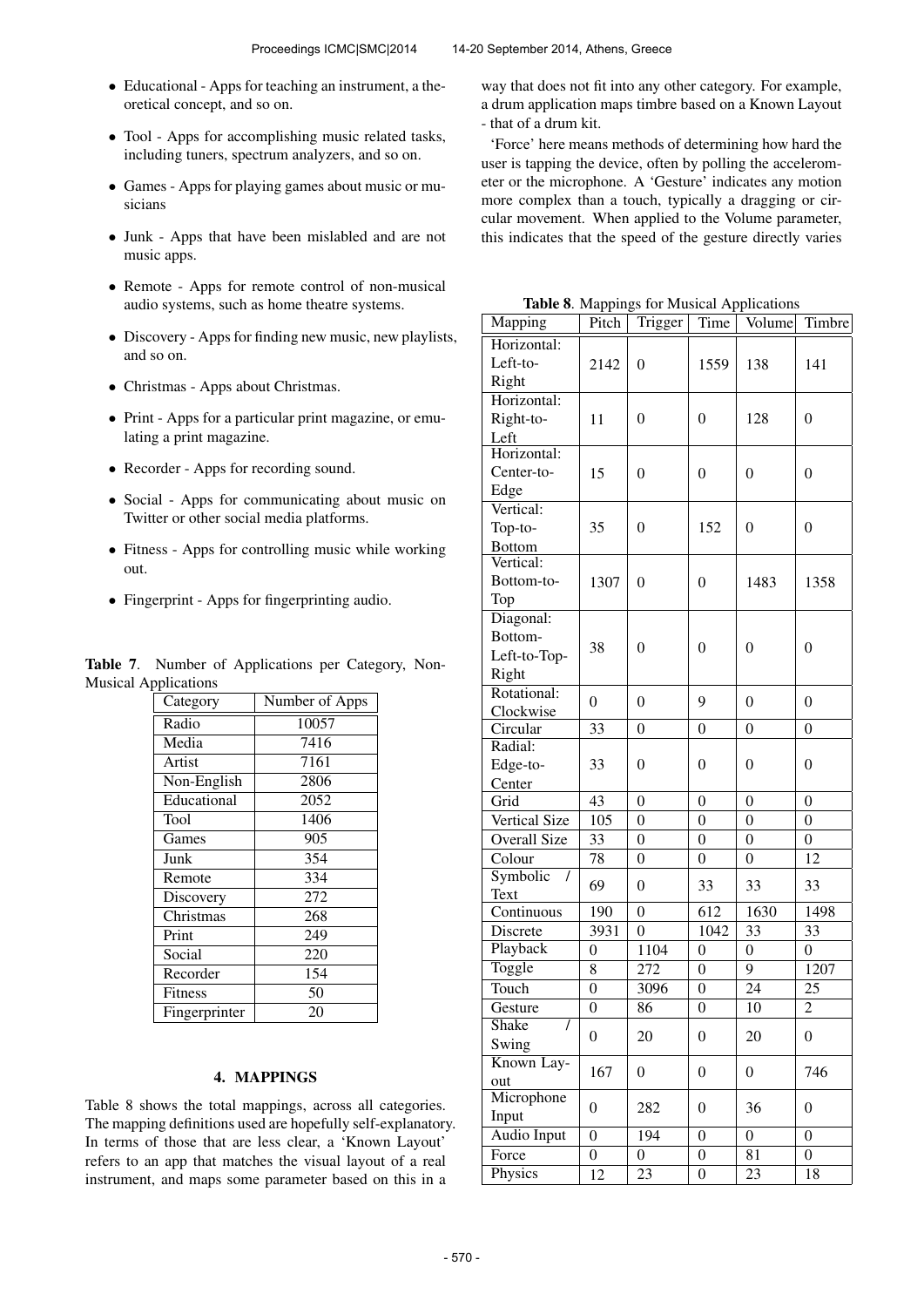the volume of the sound. Finally, vertical mappings refer to the gesture used, not the metaphor presented: many apps present the user with rotary knobs which are actually controlled by vertical motion. This paper has used the mapping throughout, rather than the metaphor.

# 4.1 Pitch

Pitch is dominated by keyboard-like, left-to-right or bottomto-top mappings. Discrete pitches are likewise much more prevalent than continuous pitch. Some few apps increase pitch from top to bottom (zithers, for example), and even fewer increase pitch from right to left (trombones and pan pipes, in particular). Outside of these linear mappings, the next most popular mapping for pitch is the 'Known Layout' of wind instruments, which is usually abstracted to a set of 3-6 buttons that additively modify the pitch: pressing two buttons together gives a new pitch, rather than two pitches.

Mappings of pitch to colour are not uncommon, but a single dominant mapping of colour to pitch was not found. Likewise, mappings of pitch to size exist, but are always secondary to some other mapping (horizontal in the case of xylophones, and circular in the case of steelpans). Symbolic and text mappings are entirely based on various Western systems, including the sharps / flats of traditional staff notation, and various representations of chords  $(V^6, Dm7)$ , etc).

#### 4.2 Trigger

Unsurprisingly, given that the primary interaction method on iOS devices is a touchscreen, mapping one touch to one sonic event is by far the most popular method for triggering sounds. Toggles are also popular, along with events or states that are often controlled by toggles, such as the playback of a sequencer or audio input from another device. Gestural mappings are not common, and mostly use simple movements: a circular motion to trigger a drum roll instead of a single drum hit, for instance. Making use of the device's other sensors, via a swing or a shake of the device, is not common. No applications were found that triggered sounds via a gesture made by moving the device itself - such mappings, may, however, exist in one of the unexamined Novel apps.

## 4.3 Time

Time moves from left to right, and from top to bottom. Discrete time is slightly more prevalent than continuous time. Some very few apps map time rotationally, clockwise. Even in Notation apps, where time  $\&$  rhythm is represented symbolically, the flow of time is from left to right.

# 4.4 Volume

Volume is dominated by vertical mappings, usually presented continuously. Some apps make use of force-based or shake/swing methods for determining volume. These, along with wind instrument apps that base volume on the input from the microphone, are the closest to 'real' acoustic instruments. An even smaller but more interesting mapping is that of touch / gesture to volume. For instance, some Gamelan apps allow for virtual bars to be muted by touching them in particular locations, and some Singing Bowl and Water Glass apps play louder sounds based on the speed of the triggering circular gesture.

## 4.5 Timbre

Like volume, timbre is mostly controlled vertically and continuously. Many apps use toggles to change between preset timbres (in piano apps, for instance), and many use Known Layouts to control the timbre of the sound played - drum kits are a prime example of this. Other timbral controls are much more rare. Surprisingly, colour is only used rarely for timbral control. However, like Volume, a very small number of apps use additional touches to control timbre. To continue the Gamelan example, some apps also allow for a muted timbre to be played if a virtual bar is touched before triggering it.

### 4.6 Summary

From Table 8 and the above paragraphs, it is clear that most apps use typical mappings: pitch from left to right, sounds triggered by touch, and volume / timbre controlled by vertical faders. Most of these mappings do not take advantage of sensors outside of simple touch and location. Complex gestures, microphone input, and shaking/swinging the device are used to control parameters from pitch to volume to timbre for a small number of applications, but are in general ignored. Likewise, most apps separate the control of each parameter, mapping them to different controls and in different ways. Integral mappings are almost entirely ignored. The 481 apps in the Novel category have not been examined, however. They would almost certainly contribute to making Table 8 more varied.

#### 5. DATASET

In order to further research around iOS music apps, we have made the dataset and Python scripts used to examine the data publicly available The data (consisting of the name, URL, and descriptive text for each app) is provided, classified and unclassified, in order to allow for a wide variety of machine-learning approaches and/or brute-force approaches. The complete collection of data and code can be found at idmil.org/projects/ios mappings.

# 6. CONCLUSION

We have provided a high-level review of all music apps on the iOS app store as of January 2014. This builds upon the authors' previous paper [5], which provided an in-depth look at the most popular iOS music apps. We have also provided the raw text data, classified and unclassified, for future research around text-based machine learning, app classification and more.

In the review itself, we discovered many new iOS instruments that represent extant, acoustic instruments, ranging